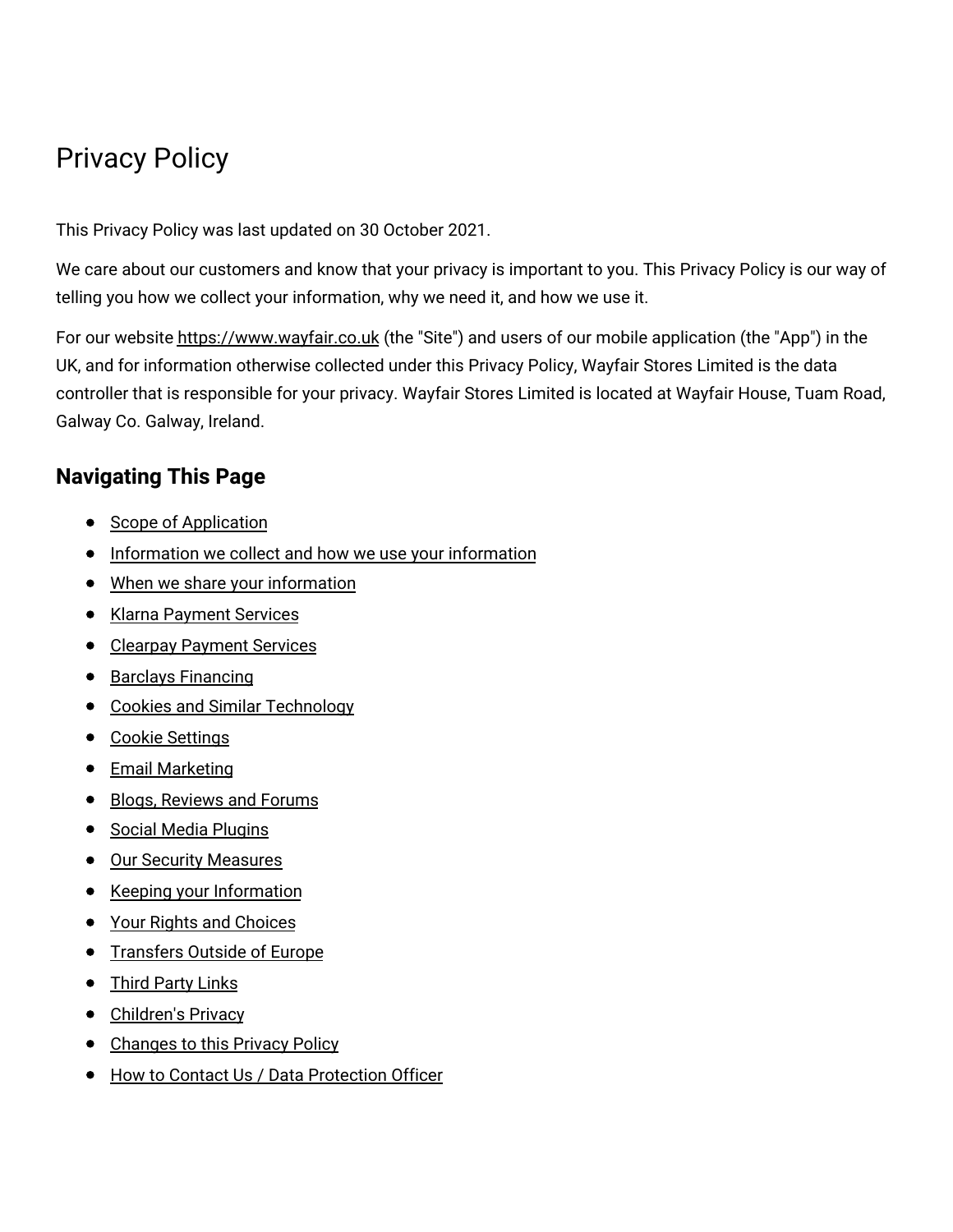# **Scope of Application**

This Privacy Policy applies to your use of the Site and the App. If you visit another website, including another Wayfair website, the privacy policy of that website will apply. Please review that website's privacy policy to understand how that website operator processes your information.

This Privacy Policy also applies to the information you provide to us after being presented with or directed to this Privacy Policy. This could be, for example, when you share your information with our call center representatives or send us a letter via postal mail. [Back](#wfuk-privacy-top) to Top

# **Information We Collect and How We Use Your Information**

There are three general categories of information we collect: (1) Information you give to us; (2) Information we automatically collect from your use of the Site or the App; (3) Information we collect from third parties.

We use your information in several different ways. What we do with your information depends on when we collect it and what we collect. We may anonymize your information for any purpose permitted by applicable laws.

#### **Information you give to us**

- **Your name and contact details** (such as your email address, mailing address, phone number and password)
- **Additional profile information** (such as date of birth, gender, location and preferred language)
- **Your payment information** (such as your credit/debit card number, security/CVV code, and expiration date)
- **Your financing information** (such as employment and income)
- **Your communications and contact history with us** (such service call recordings, chat and instant messages, or communications with our social media channels)
- **Other information** (such as product reviews, forum posts, survey responses, participation in promotions, and other user-generated content)

| How we use information<br>you give to us | Why we collect it                                                                                                                                      |
|------------------------------------------|--------------------------------------------------------------------------------------------------------------------------------------------------------|
| Registration                             | We need your name and contact details to create your<br>account. This information is necessary for the<br>adequate performance of certain services and |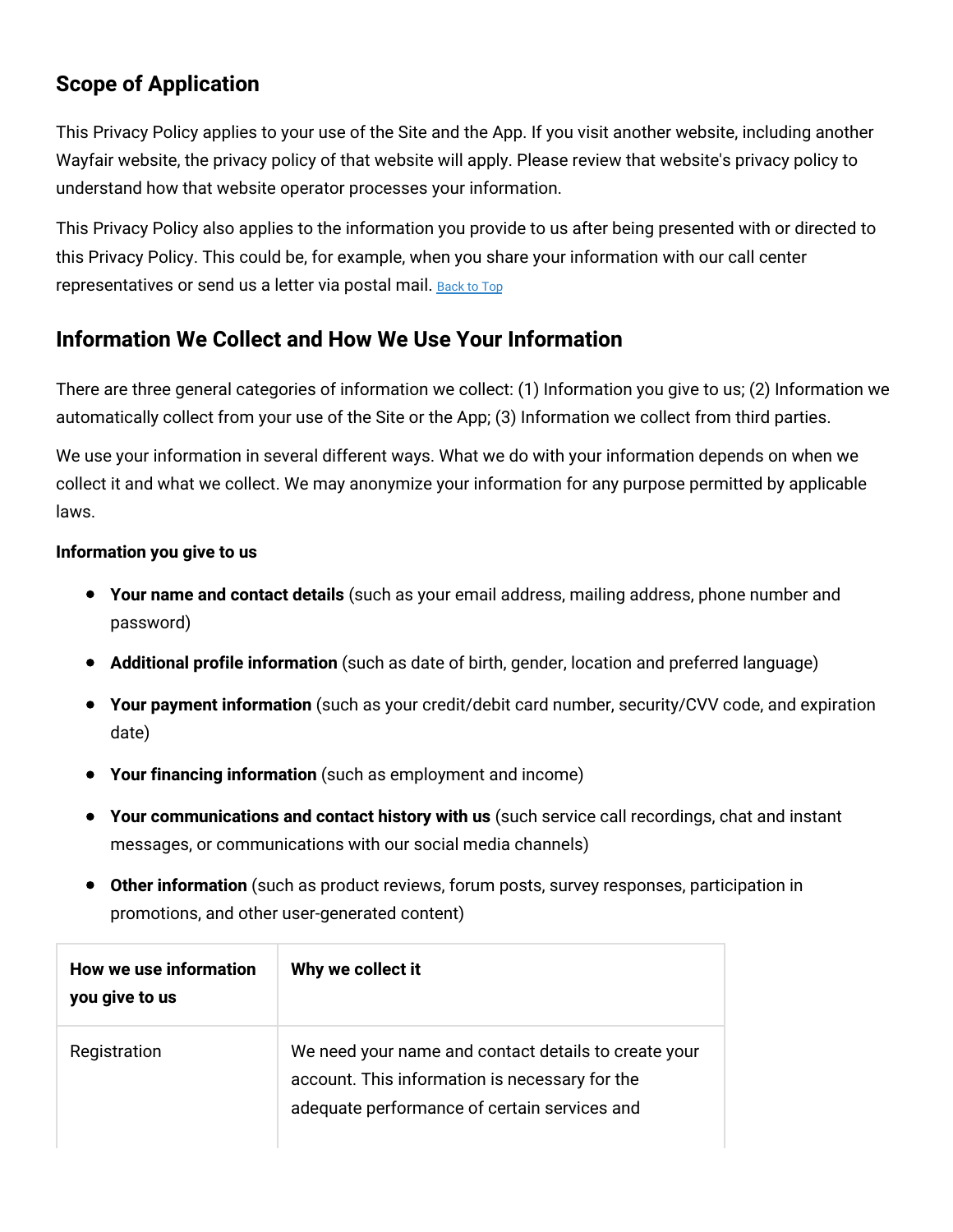|                                                                          | offerings on the Site and the App, and to fulfil our<br>contract with you when you place an order.                                                                                                                                                                                                                                                           |
|--------------------------------------------------------------------------|--------------------------------------------------------------------------------------------------------------------------------------------------------------------------------------------------------------------------------------------------------------------------------------------------------------------------------------------------------------|
| Accept payment, fulfil<br>orders, provide refunds                        | We use your name and contact details to fulfil our<br>contract with you and deliver your orders, and we use<br>your payment information to process payments and<br>comply with applicable law.                                                                                                                                                               |
| Application for financing<br>solutions offered by<br>financing providers | We collect your financing information on behalf of the<br>financing provider you choose and send the<br>information to that financing provider to facilitate your<br>application to financing products.                                                                                                                                                      |
| Sending you account<br>information                                       | We need your name and contact details to deliver<br>important account information to you, such as order<br>confirmations and notices, changes to account<br>settings, and notices about the Site, the App, or the<br>terms and policies that apply to them.                                                                                                  |
| To offer an improved<br>user experience                                  | We use your communications and contact history with<br>us, as well as other information such as additional<br>profile information, to operate, protect, improve and<br>optimize the Site and the App and to personalize and<br>customize your experience. We have a legitimate<br>interest in improving the Site and the App, as well as<br>user experience. |
| Analytics, training and<br>quality assurance                             | We use information you provide to us to train our staff,<br>improve our services, and perform other internal<br>analytics and performance monitoring. This processing<br>can be pursuant to your consent or pursuant to our<br>legitimate interest in detecting and preventing fraud<br>and improving our services and offerings.                            |
| Communication,<br>marketing and<br>advertising                           | We use information you provide to us to deliver and<br>personalize our communications with you, or to<br>administer referral programs, rewards, surveys,<br>sweepstakes, contests or other promotional activities.<br>This processing can be pursuant to your consent or                                                                                     |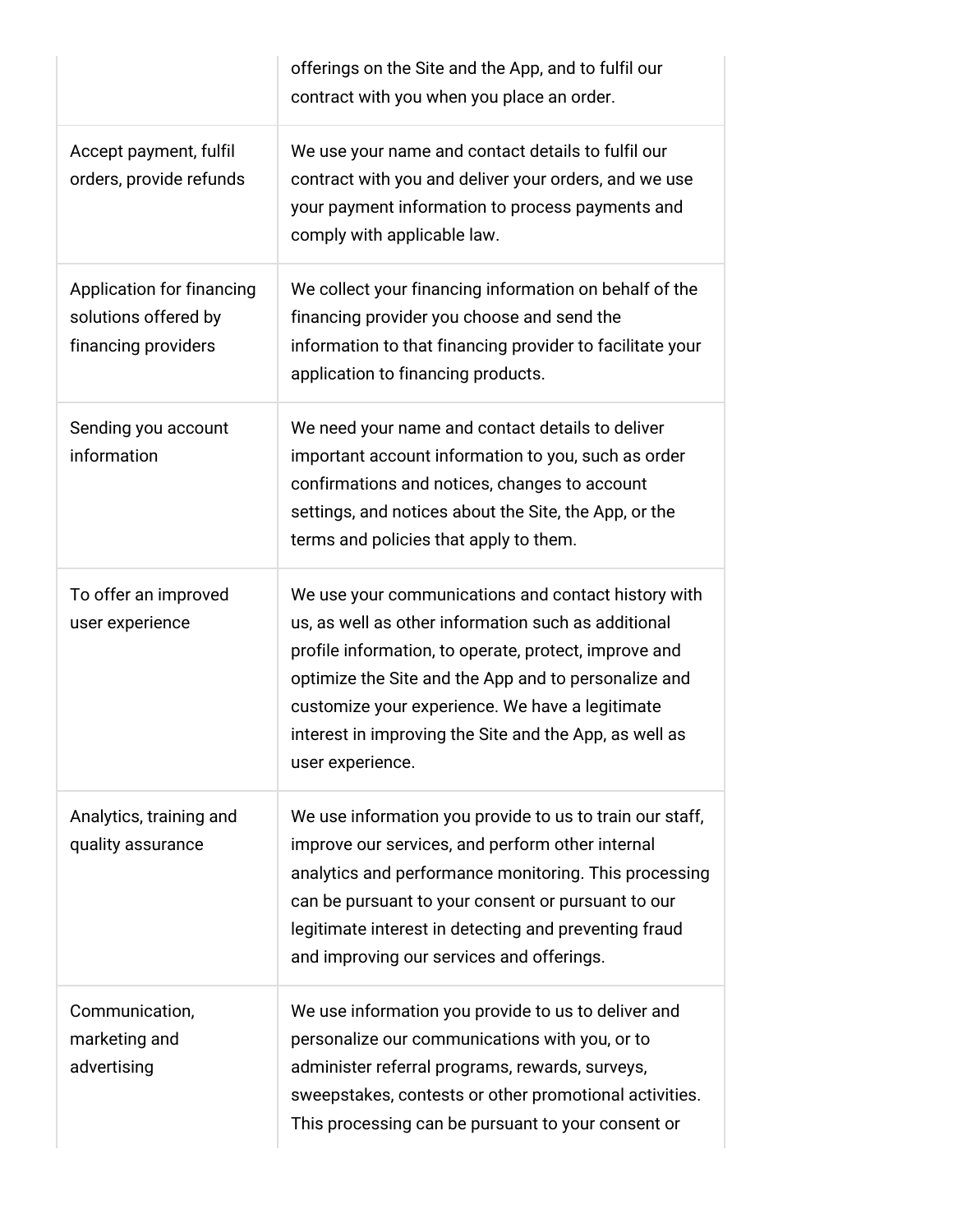#### **Information we automatically collect from your use of the Site or the App**

- **Purchase history and saved items** (such as what you bought and what you've placed in your cart or saved items)
- **Log data and device information** (such as details about how you've used the Site or the App, IP address, access dates and times, hardware and software information, device information, device event information, unique identifiers, crash data, cookie data, location data and page/product views or clicks)
- **Geo-location information** (such as IP address, browser information or mobile GPS information)
- **Cookies and similar technologies** (such as web beacons, pixels, and mobile identifiers)

| <b>How we use information</b><br>we automatically collect | Why we collect it                                                                                                                                                                                                                                                     |
|-----------------------------------------------------------|-----------------------------------------------------------------------------------------------------------------------------------------------------------------------------------------------------------------------------------------------------------------------|
| To provide customer<br>service and process<br>returns     | We use your saved products to help you make a<br>purchase, and we use your purchase history to uphold<br>our contract with you and ensure that you've had a<br>great customer experience.                                                                             |
| To offer an improved<br>user experience                   | We use your log data and device information to<br>operate, protect, improve and optimize the Site and the<br>App and to personalize and customize your experience.<br>We have a legitimate interest in improving the Site and<br>the App, as well as user experience. |
| To create and maintain a<br>secure environment            | We have a legitimate interest in protecting the Site and<br>the App, to comply with applicable law and to measure<br>the adequate performance of our contract with you.                                                                                               |
| Analytics, training and<br>quality assurance              | We use automatically collected information to train our<br>staff and perform internal analytics and performance<br>monitoring. We have a legitimate interest in detecting<br>and preventing fraud and improving our services and                                      |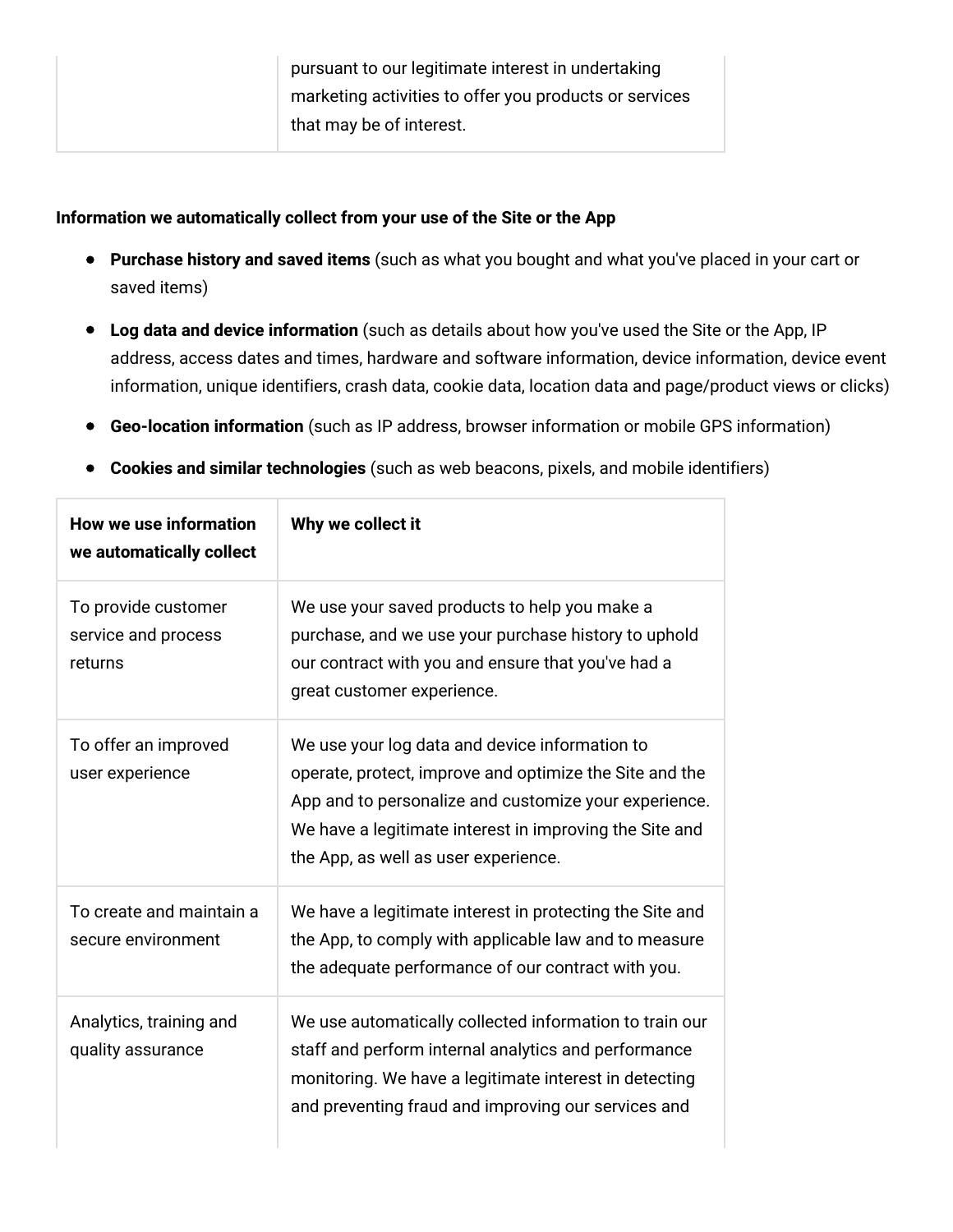|                                                | offerings.                                                                                                                                                                                                                                                                                                                                  |
|------------------------------------------------|---------------------------------------------------------------------------------------------------------------------------------------------------------------------------------------------------------------------------------------------------------------------------------------------------------------------------------------------|
| Communication,<br>marketing and<br>advertising | We use automatically collected information such as<br>cookies and similar technologies to provide the most<br>relevant advertising to you. This processing can be<br>pursuant to your consent or pursuant to our legitimate<br>interest in undertaking marketing activities to offer you<br>products or services that might be of interest. |

**Information we collect from third parties,** such as third party services (such as if you link, connect, or login to the Site or the App with your Google, Facebook, Instagram or Twitter accounts) or other sources (such as your contacts or brands we partner with)

- **Your name and contact details** (such as your email address, mailing address, phone number and password)
- **Social media handles** (such as your Twitter or Instagram handle)
- **Other information** (such as demographic data, fraud detection information and information about you and your activities, experiences and interactions on and off the Site and the App)

| How we use information<br>from third parties   | Why we collect it                                                                                                                                                                                                                                                                                                                                                                                   |
|------------------------------------------------|-----------------------------------------------------------------------------------------------------------------------------------------------------------------------------------------------------------------------------------------------------------------------------------------------------------------------------------------------------------------------------------------------------|
| Registration and profile                       | We will use information from third party services if you<br>register with us using another service, such as<br>Facebook. Connecting to third-party applications or<br>services is optional. If you create your account by<br>connecting through another service, we will collect<br>public information from that connected account to help<br>complete your profile.                                |
| Communication,<br>marketing and<br>advertising | We use information we collect or receive from third<br>parties to deliver and personalize our communications<br>with you, or to administer referral programs, rewards,<br>surveys, sweepstakes, contests or other promotional<br>activities. This processing can be pursuant to your<br>consent or pursuant to our legitimate interest in<br>undertaking marketing activities to offer you products |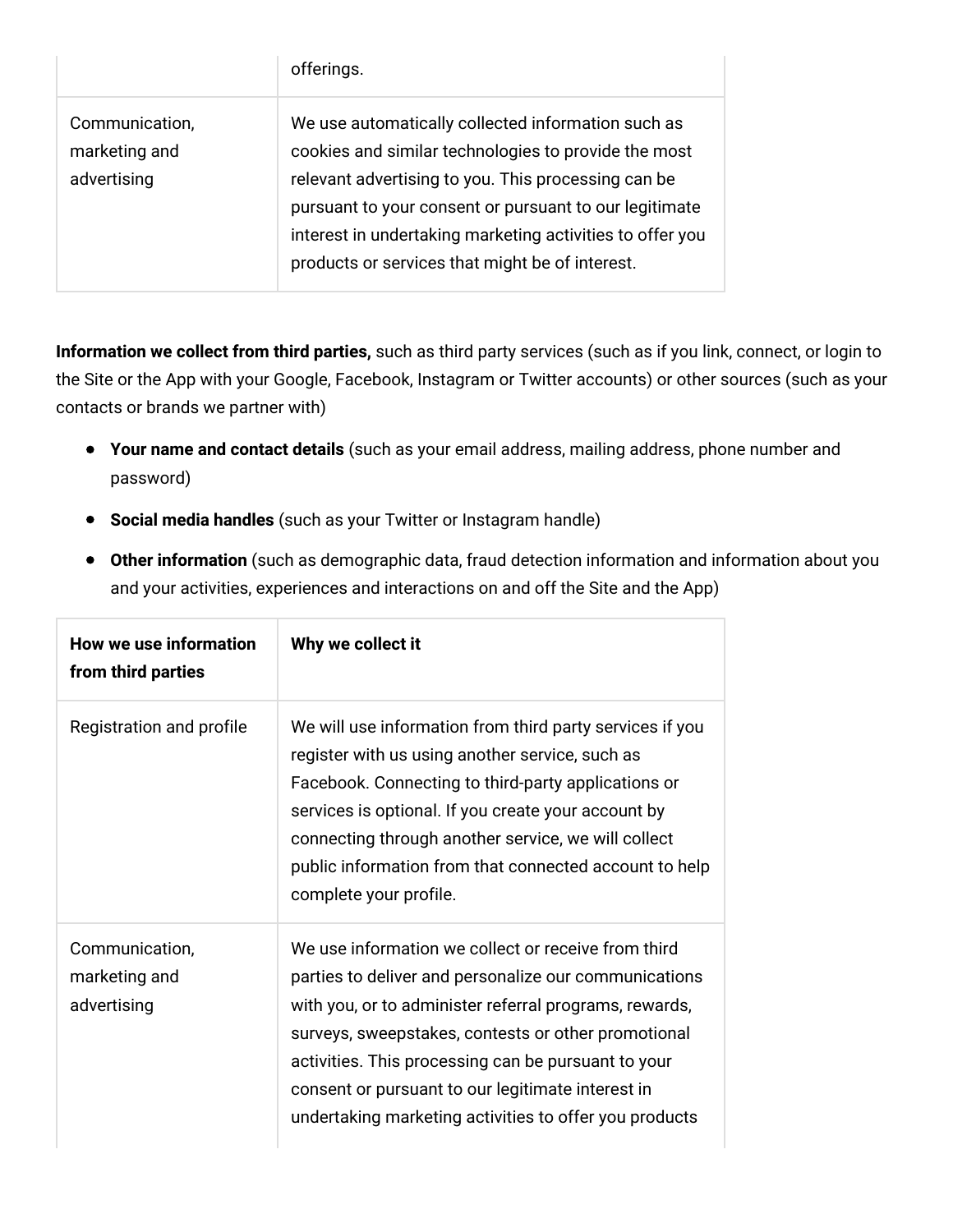|                                                | or services that may be of interest.                                                                                                                                                                                                                                                                                                                |
|------------------------------------------------|-----------------------------------------------------------------------------------------------------------------------------------------------------------------------------------------------------------------------------------------------------------------------------------------------------------------------------------------------------|
| Non-member referrals                           | We obtain your information from a friend or other<br>contact who wants to invite you to use the Site or App.<br>We will use your information to facilitate your invitation<br>and administer our referral program.                                                                                                                                  |
| To create and maintain a<br>secure environment | We obtain your information from third party service<br>providers and/or partners (e.g. identity verification<br>services) and combine it with information we have<br>about you for fraud prevention and risk assessment<br>efforts. We have a legitimate interest in detecting and<br>preventing fraud and improving our services and<br>offerings. |

#### [Back](#wfuk-privacy-top) to Top

#### **When We Share Your Information**

We share your information with the following categories of recipients as an essential part of being able to provide the Site, the App and related services, including customer service, to you:

- Wayfair affiliates, including Wayfair LLC (Wayfair's parent company) in the USA. We share your information among our affiliates because each is responsible for different Wayfair activities. For example, Wayfair LLC directs and controls our global marketing and customer service activities. We share your information with Wayfair LLC so that we can provide our services to you.
- Companies and individuals that help us deliver our products to you, such as suppliers, payment service providers, logistics professionals, and delivery and freight companies.
- Professional service providers who help us run our business, such as marketing companies, software vendors, consultants, and advertising partners.
- Companies approved by you, such as social media sites (if you choose to link your accounts to us) and payment processors (such as Worldpay) or financing providers (such as Barclays) if you choose to use their service.
- Government and law enforcement agencies, to (i) comply with a legal process, subpoena, order, or other legal or regulatory requirement; (ii) enforce our Terms of Use or other policies; or (iii) pursue available legal remedies or defend legal claims.

We share your information with third parties only as described in this Privacy Policy, with your consent, and as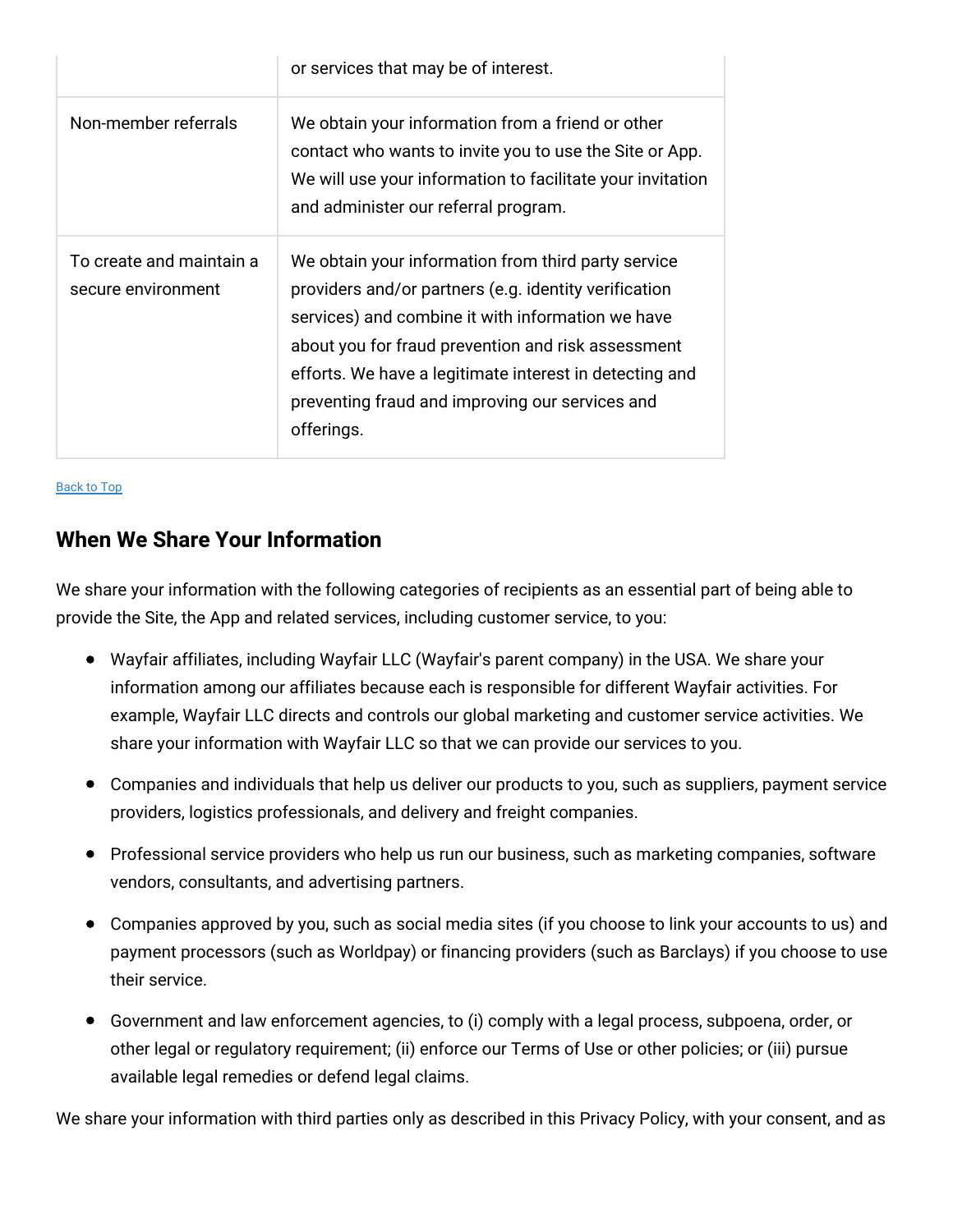disclosed at the time we collect your information. We may anonymize your information and share such anonymized information with third parties for any purpose permitted by applicable laws. [Back](#wfuk-privacy-top) to Top

## **Klarna Payment Services**

In order to be able to offer you Klarna's payment options, we will pass to Klarna certain of your personal information, such as contact and order details, in order for Klarna to assess whether you qualify for their payment options and to tailor the payment options for you.

General information on Klarna you can find [here.](https://www.klarna.com/uk/) Your personal data is handled in accordance with applicable data protection law and in accordance with the information in Klarna's privacy policy. [Back](#wfuk-privacy-top) to Top

# **Clearpay Payment Services**

In order to be able to offer you Clearpay as a payment method, we will pass to Clearpay certain personal information, such as contact and order details, in order for Clearpay to assess whether you qualify for their services and to provide the services to you.

General information on Clearpay can be found [here.](https://www.clearpay.co.uk/en-GB/index) Your personal data is handled in accordance with applicable data protection law and in accordance with the information in Clearpay's privacy policy. [Back](#wfuk-privacy-top) to Top

# **Barclays Financing**

If you chose to apply for a financing product offered by Barclays, we collect your financing information on behalf of Barclays. Once you have completed the application form, we send the data to Barclays and delete it immediately from our systems. We will not use your financing information for any other purpose. [Back](#wfuk-privacy-top) to Top

### **Cookies and Similar Technology**

We use cookies and similar technology (such as web beacons, pixels, tags or software development kits (SDKs) in our App) when you visit our Site and App to analyze the web traffic, to optimize the performance and content of the website and to promote trust and security. Cookies are small text files that are stored by your Internet browser on your computer. We generally use the following types of cookies for the following purposes:

- **Necessary:** These cookies are necessary for you to interact with Wayfair.co.uk's or the app's basic features. For example, they allow you to navigate the site and app, securely access important areas like your shopping cart, and more. Also, necessary cookies are used to maintain the website's and app's security features.
- **Customer Preferences:** These cookies help us remember your actions so your site and app experience is tailored to your unique needs. This is how the site or app remembers items you viewed recently and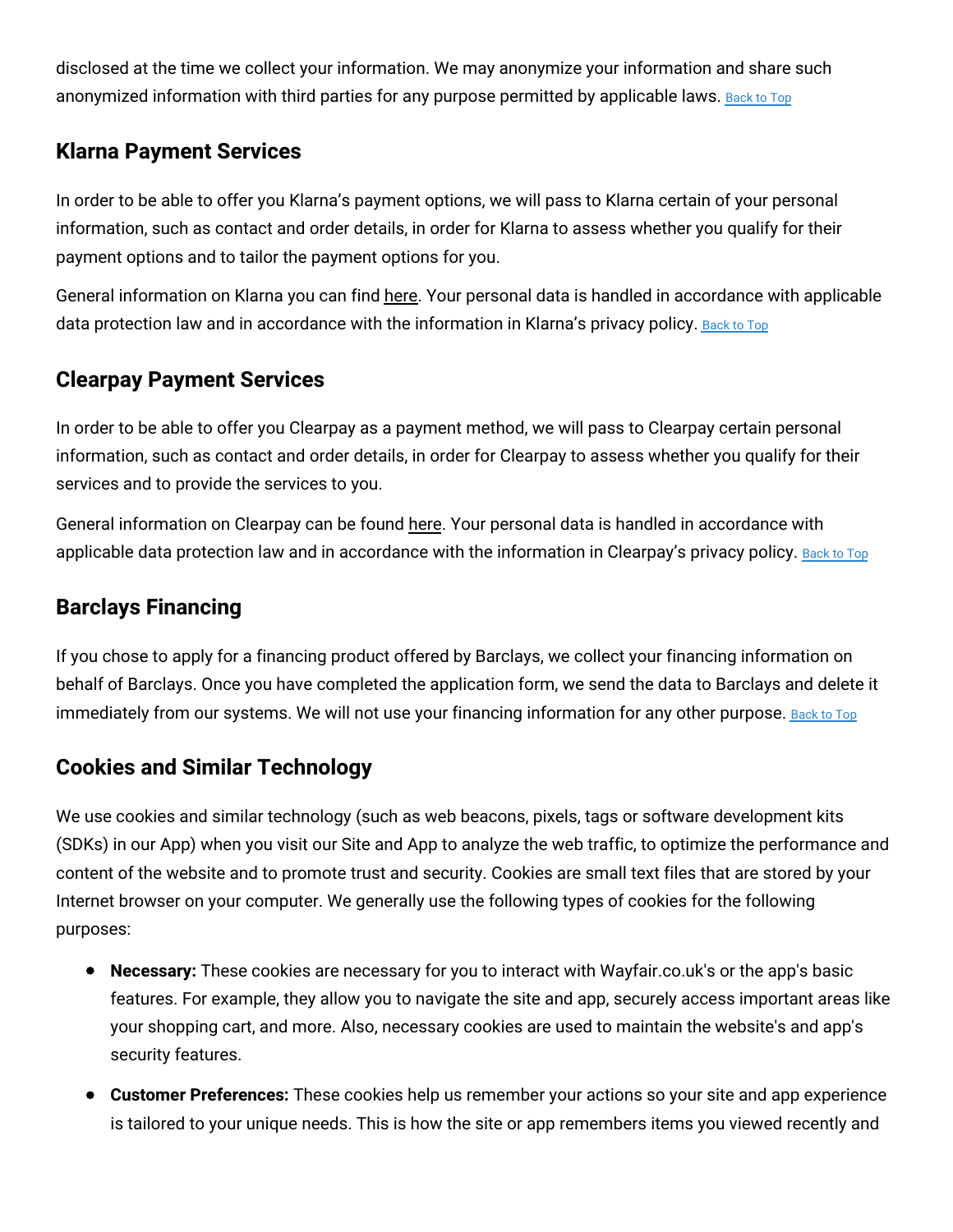makes certain interactions faster, like search. These cookies are also needed to preserve your preferences.

- **Analytics:** These cookies send data to Wayfair for the purpose of analysing customer behaviour so we can learn from your interactions to improve site and app experience for everyone. For instance, this data helps us better understand how users are finding information and which areas of the site or app are most helpful. This way we can evaluate Site and app performance and functionality to continuously develop, customise, and improve our services and offerings.
- **Advertising:** These cookies are needed to enable Wayfair online advertisements published on our partners' websites can be tailored to your personal interests (Behavioural Advertising). These types of cookies also limit the number of times that you see an ad and help us measure the effectiveness of our online marketing campaigns. We use cookies to help us identify and retarget users who have already taken an interest in our products both on our Site and on third-party websites. For example, we use proprietary technology to specifically target users by creating advertising material that is based on the users' previous behavior and interests. Interest-based ads are displayed based on information about your activities, such as searching or purchasing a product on the website or app, visiting websites that contain our content or ads, or interacting with our tools. We do this using various digital marketing networks and ad exchanges, as well as specific services offered by some websites and social networks, such as Facebook.

A list of all cookies (and similar technologies) that we use on our website, including more detailed explanations, can be found on our [cookie](https://terms.wayfair.io/en-UK#wfuk-cookies) listing page.

We also use web beacons (or "web bugs" or "clear GIFs") to help us identify your computer and evaluate user behaviour, such as reactions to promotions. Web beacons are small GIF files that can be hidden in other graphics, emails, or similar. The information collected by web beacons cannot be used to identify you and are not associated with information on your computer or database. [Back](#wfuk-privacy-top) to Top

### **Cookie Settings**

Apart from the necessary cookies (and similar technologies), which are essential for accessing and using our website, we only use cookies (and similar technologies) with your consent, which you can grant, refuse or revoke at any time for each type of cookie (and similar technologies). You can manage and adjust your cookie settings at any time by clicking the "Cookie Settings" link in the footer of our website. Please note that your cookie settings may be reset if you delete your browser cookies, so you may need to re-enter them.

You can also generally prevent the use of cookies by changing the settings in your web browser so that (i) it does not accept new cookies, (ii) it informs you about new cookies, or (iii) it deletes all already received cookies. By deleting or disabling future cookies, your user experience may be affected and you might not be able to take advantage of certain functions of our Site.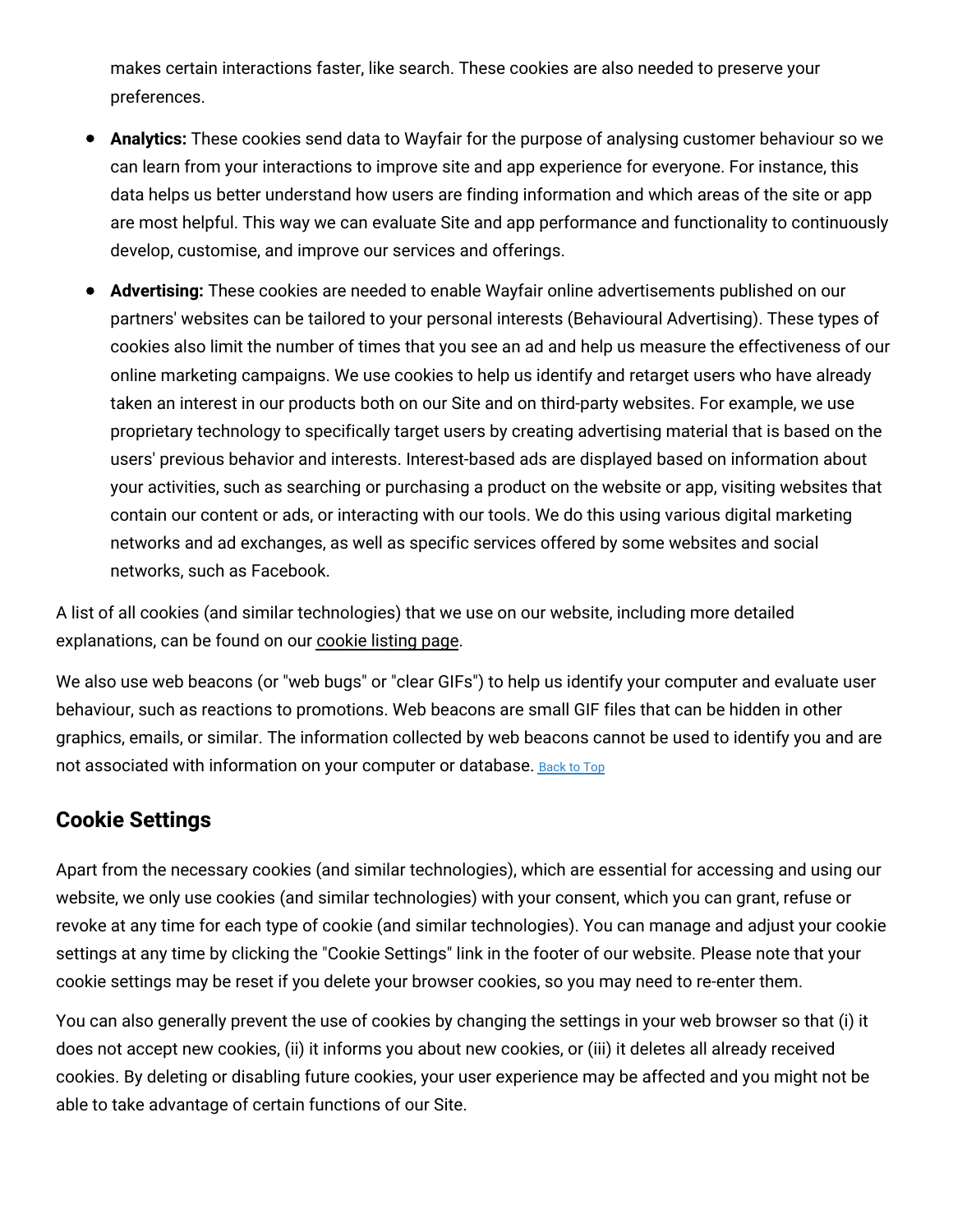You can also opt-out of receiving some third-party interest based ads, or learn more about behavioural advertising, by visiting [www.youronlinechoices.eu.](http://www.youronlinechoices.eu/uk/) Please note that if you opt out of behavioural advertising, you will still see advertisements - they will just not be tailored to your interests.

To prevent web beacons on our site, you can use tools such as [AdBlock](https://adblockplus.org/chrome) Plus. To prevent web beacons in emails, please set your mail program so that no HTML is displayed in messages. Web beacons are also prevented if you read your email offline. [Back](#wfuk-privacy-top) to Top

# **Email Marketing**

If you provided your consent, we will send you marketing communications by email to keep you informed of new products, promotions, and other information we think may be of interest to you. In compliance with applicable law, we will also send you marketing communication per email, if you have purchased a product from us and have not unsubscribed from receiving marketing emails. We will also send you marketing communication per postal mail.

You can stop receiving marketing messages from us at any time through your [preferences](https://www.wayfair.co.uk/v/account/email_subscriptions/manage) here or by contacting us at [DataProtectionOfficer@wayfair.com.](mailto:DataProtectionOfficer@wayfair.com) To stop direct marketing messages you can also click on the "unsubscribe" link in any marketing email you receive from us. Once you do this, we will update your profile to ensure that you do not receive further marketing messages from us. **Please note that it can take up to 48 hours to process your request and update our systems.** Note that if you request that we stop sending you marketing messages, we will not stop sending you administrative and services communications (such as order updates and other important or transactional information).

Please note that if you use more than one name, email address or account when communicating with Wayfair or using the Site of App, you may continue to receive communications from us to any name, email address or account not specified in your opt-out request. [Back](#wfuk-privacy-top) to Top

#### **Blogs, Reviews and Forums**

The Site and App also offers from time to time publicly-accessible blogs, reviews or forums. Any information you provide in these areas can be read, collected and used by others who access them. To request removal of your information from blogs, customer reviews or forums, please see Your Rights and [Choices](#privacy_rights) below. Please note that in some cases we may be unable to remove your information. [Back](#wfuk-privacy-top) to Top

#### **Social Media Plugins**

The Site and the App use social plugins, which allow you to interact with us through your Facebook, Instagram, Twitter, and other social media accounts. If you visit a page of our Site or App that contains such a plugin, your browser establishes a direct connection to that social media's webservers. The content of the plugin is transmitted by the social media site directly to your browser and incorporated by the social media site into the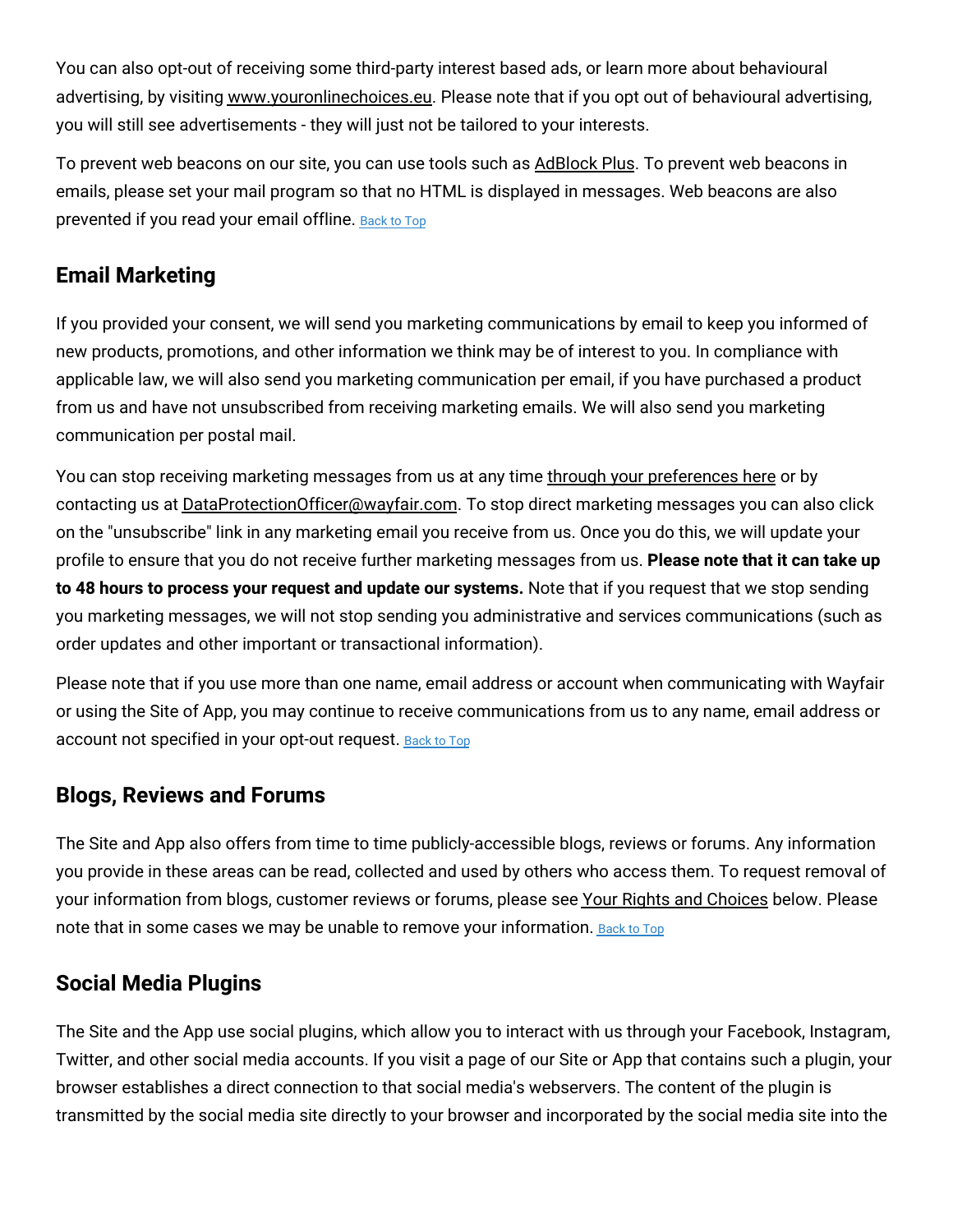Site or App. By integrating the plugins, the social media site receives the information that your browser has accessed the corresponding page of our Site or App, even if you do not have an account or are currently not logged in to your account. We have no control over the extent and use of information that the social media site collects using this plugin.

If you interact with a social media plugin by, for example, clicking a "Like" button or leaving a comment, the corresponding information is also transmitted directly to the social media server and stored there. Depending on your settings, the information will also be posted on the social media site and displayed to your contacts or friends on the social media site. The social media site may use this information for the purpose of advertising, market research and tailor-made pages.

To understand what information social media sites collect when you interact with their plug-ins, please review their privacy policies. You may also have the option to change your settings in the social media site to prevent the collection of your information. [Back](#wfuk-privacy-top) to Top

#### **Our Security Measures**

We use appropriate technical and organizational safeguards to protect your information from unauthorized use, disclosure, and loss. Data transmitted to Wayfair is encrypted using Transport Layer Security (TLS). We use a PCI compliant secure credit card processor and do not save your full credit card number on our information systems while placing an order. If you have questions about the security of your information, please contact us at [DataProtectionOfficer@wayfair.com.](mailto:DataProtectionOfficer@wayfair.com)

We encourage you to protect your password and your computer to prevent unauthorized access to your account. Remember to sign out of your account and close your browser window if you are using a shared computer in a public place such as a library or an Internet cafe. [Back](#wfuk-privacy-top) to Top

### **Keeping Your Information**

We will keep your information for as long as you have an account or as long as we need it to fulfil the purpose for which it was collected or disclosed to you at the time of collection. We may also keep some of your information as required to meet legal or regulatory requirements, resolve disputes, prevent fraud or abuse, enforce our Terms of Use, or for other legitimate business purposes (so long as keeping it for such purposes does not infringe upon your privacy rights).

When we no longer have a need to keep your information, we will either delete it from our systems or anonymize it so that it no longer identifies you. [Back](#wfuk-privacy-top) to Top

### **Your Rights and Choices**

You have the following rights related to the information that we maintain about you: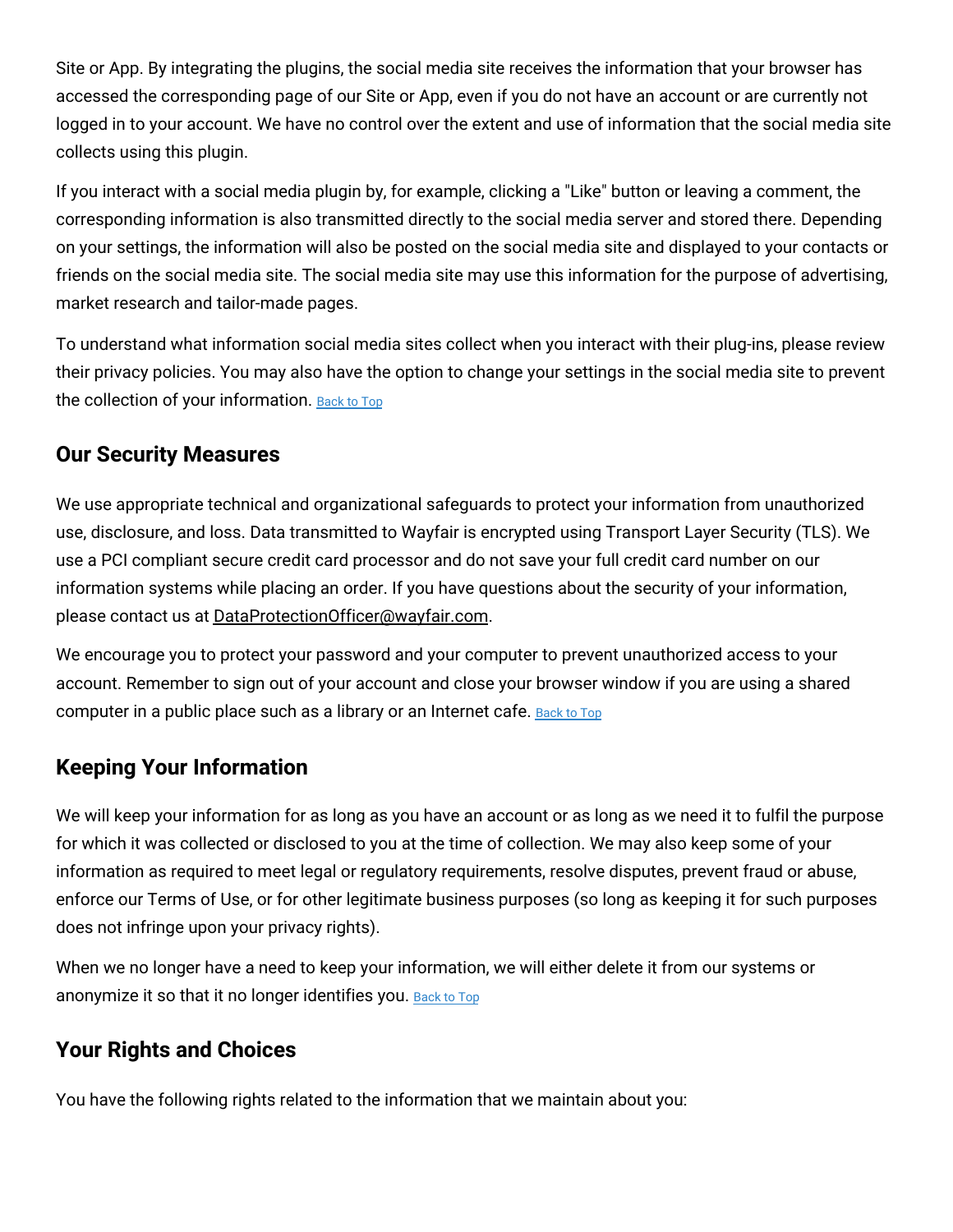- The right to be informed about how your information is used. This is the reason we provide this Privacy Policy to you.
- The right to access the information we hold about you.
- The right to request the correction of inaccurate information we hold about you. You can correct some of this information in your account settings.
- In some circumstances, the right to request that we delete your information, or stop processing it or collecting it.
- The right to stop direct marketing messages, which you can do through your preferences [here](https://www.wayfair.co.uk/v/account/email_subscriptions/manage) or by clicking on any "unsubscribe" link in any marketing email you receive from us. You also have the right to withdraw, with effect for the future, your consent for other processing activities for which you have given us your consent. Regarding your cookie settings, you can do this anytime using the "Cookie Settings" link in the footer of our website.
- The right to request that we transfer your information either to you or a third party.
- **The right to, at any time, object to data processing based on legitimate interest or for direct marketing purposes.**

If you want to exercise your rights, please complete the Data Subject Request Form [here.](https://www.wayfair.co.uk/v/account/subject_access_request/index) If you have any questions or concerns, please reach out to us using the contact information below.

If you have a concern about our practices concerning the processing of Personal Data that we are not able to resolve, you have the right to lodge a complaint with our lead data protection authority, the Irish Data Protection Commissioner [\(https://www.dataprotection.ie/docs/Home/4.htm](https://www.dataprotection.ie/docs/Home/4.htm) or +353 57 868 4800), with the Information Commissioner's Office [\(https://ico.org.uk/make-a-complaint/,](https://ico.org.uk/make-a-complaint/) or 0303 123 1113) or with the data protection authority where you reside, each as applicable. [Back](#wfuk-privacy-top) to Top

### **Transfers Outside of European Union / UK**

Wayfair is headquartered in the USA. While Wayfair Stores Limited is an independent entity, its operations, sales, and online presence are closely tied to Wayfair LLC (which is its parent company in the USA). As a result of this relationship, your information will be transferred to the USA to be processed by Wayfair LLC.

Wayfair LLC is a data controller and has committed to complying with this Privacy Policy and applicable privacy laws with regard to information transferred from the European Union or UK. The USA does not have a decision of adequacy from the European Commission, meaning that the laws in the USA may not be as protective as the laws in the European Union or UK. Because of this, Wayfair has taken steps to protect your rights when your information is transferred to the USA through the use of the Standard Contractual Clauses. [Back](#wfuk-privacy-top) to Top